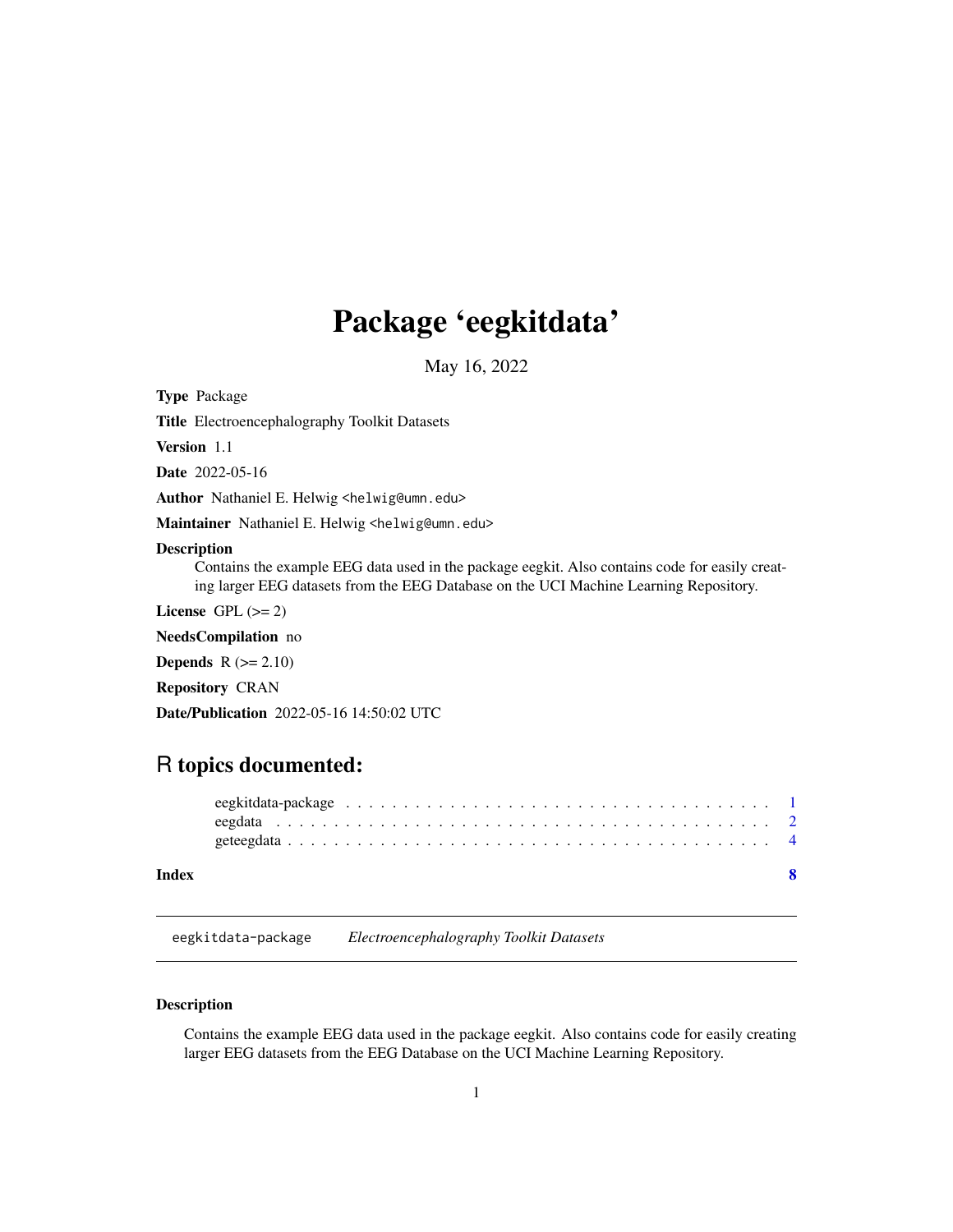#### <span id="page-1-0"></span>Details

The data file [eegdata](#page-1-1) contains 64-channel EEG data recorded from 10 alcoholic and 10 control subjects. The funtion [geteegdata](#page-3-1) can be used to create larger EEG datasets from the EEG Database on the UCI Machine Learning Repository.

#### Author(s)

Nathaniel E. Helwig <helwig@umn.edu>

Maintainer: Nathaniel E. Helwig <helwig@umn.edu>

#### References

Bache, K. & Lichman, M. (2013). UCI Machine Learning Repository [http://archive.ics.uci.edu/ml]. Irvine, CA: University of California, School of Information and Computer Science.

Begleiter, H. *Neurodynamics Laboratory*. State University of New York Health Center at Brooklyn.

Helwig, N.E. (2014). *eegkit: Toolkit for electroencephalography data*. http://CRAN.R-project.org/package=eegkit

Ingber, L. (1997). Statistical mechanics of neocortical interactions: Canonical momenta indicatros of electroencephalography. *Physical Review E, 55*, 4578-4593.

Ingber, L. (1998). Statistical mechanics of neocortical interactions: Training and testing canonical momenta indicators of EEG. *Mathematical Computer Modelling, 27*, 33-64.

#### Examples

# See examples for eegcap, eegtime, eegspace, eegica, and eegsmooth (in package eegkit)

<span id="page-1-1"></span>eegdata *EEG Data from Alcoholic and Control Subjects*

#### Description

Contains 64-channel electroencephalography (EEG) data from 10 alcoholic and 10 control subjects participating in a visual event-related potential (ERP) experiment. Data frame contains 5 trials (replications) from each subject. Data were recorded at 256 Hz for 1 second following the presentation of the visual stimulus.

#### Usage

data(eegdata)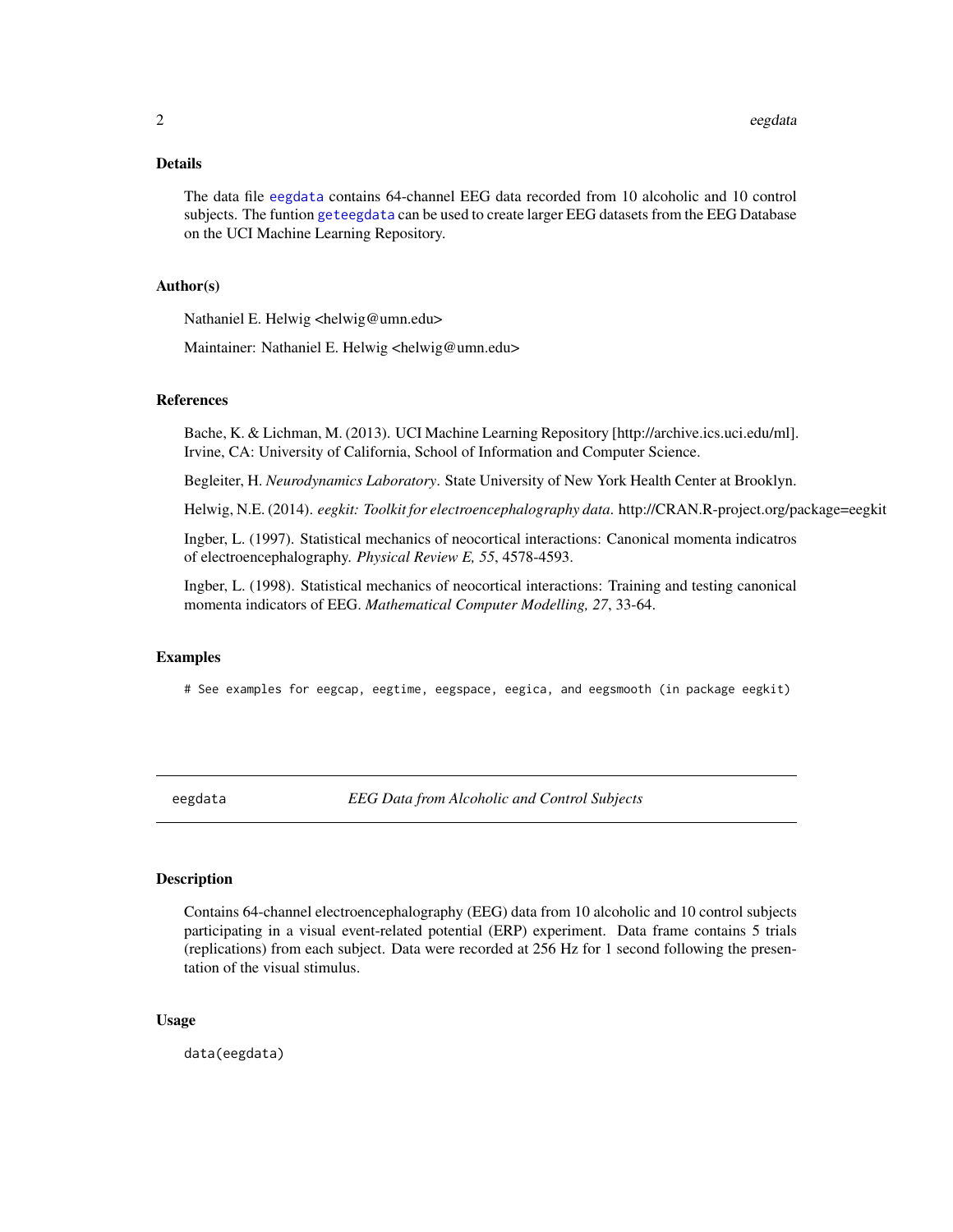#### <span id="page-2-0"></span>eegdata 3

#### Format

A data frame with 1638400 observations and the following 7 variables:

subject Subject identification numbers (factor).

group Subject group: "a" for alcoholic and "c" for control (factor).

condition Experimental condition: "S1" (factor).

trial Trial number for each replication (integer).

channel Channel from which data was recorded (factor).

time Time point at which data was recorded: 0,1,...,255 (integer).

voltage Recorded EEG voltage in microvolts (numeric).

#### **Details**

Created from UCI MLR EEG training data using [geteegdata](#page-3-1) with option nt=5.

#### Author(s)

Nathaniel E. Helwig <helwig@umn.edu>

#### Source

Bache, K. & Lichman, M. (2013). UCI Machine Learning Repository [http://archive.ics.uci.edu/ml]. Irvine, CA: University of California, School of Information and Computer Science.

Begleiter, H. *Neurodynamics Laboratory*. State University of New York Health Center at Brooklyn.

Ingber, L. (1997). Statistical mechanics of neocortical interactions: Canonical momenta indicatros of electroencephalography. *Physical Review E, 55*, 4578-4593.

Ingber, L. (1998). Statistical mechanics of neocortical interactions: Training and testing canonical momenta indicators of EEG. *Mathematical Computer Modelling, 27*, 33-64.

#### Examples

# see examples for eegtime, eegspace, eegica, and eegsmooth (in package eegkit)

- # example code to create eegdata (not run):
- # #(1)# download and untar SMNI\_CMI\_TRAIN.tar.gz file from UCI:
- # # http://archive.ics.uci.edu/ml/machine-learning-databases/eeg-mld/
- # #(2)# eegdata=geteegdata(indir="/Users/Nate/Downloads/SMNI\_CMI\_TRAIN/",nt=5)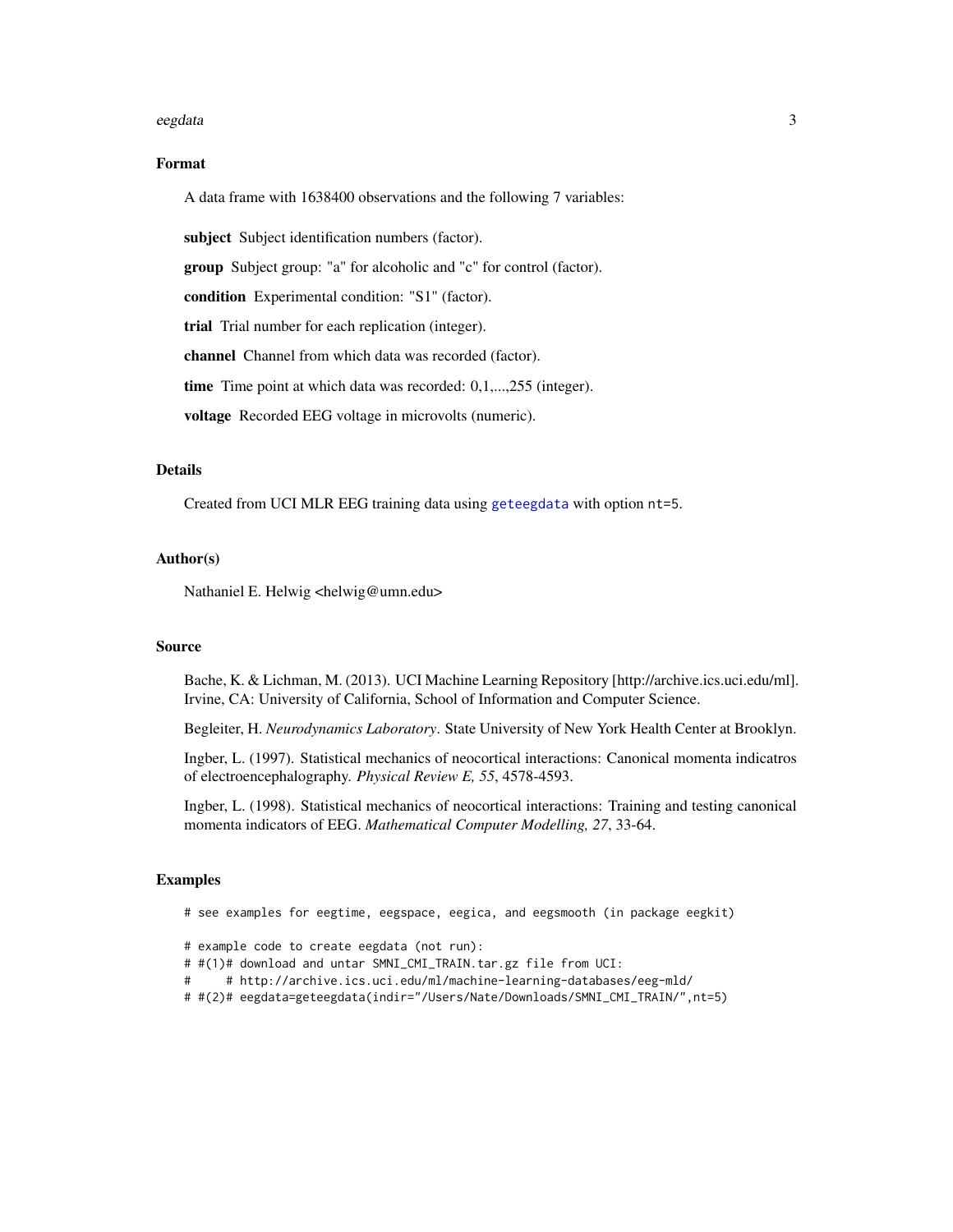<span id="page-3-1"></span><span id="page-3-0"></span>

#### Description

Creates a data matrix (observations by variables) from the EEG Database on UCI Machine Learning Repository. Data matrix has 7 variables: subject, group, condition, trial, channel, time, and voltage. See [eegdata](#page-1-1) and Details for more information.

#### Usage

```
geteegdata(indir, outdir = indir, cond = c("S1", "S2m", "S2n"), nt = NULL,
           filename = "eegdata", filetype = c(".rda", ".csv", ".txt"))
```
#### Arguments

| indir    | Input directory (containing EEG data source folders).                                                         |
|----------|---------------------------------------------------------------------------------------------------------------|
| outdir   | Output directory (to save EEG data matrix file).                                                              |
| cond     | Condition to read-in: $S1$ =single stimulus, $S2m$ =two matching stimuli, $S2n$ =two<br>non-matching stimuli. |
| nt       | Number of trials to read-in for each subject (default is all trials).                                         |
| filename | Name for EEG data matrix (default eegdata).                                                                   |
| filetype | Type of file to save (default is R data file .rda).                                                           |

#### Details

EEG Database on UCI website contains 64-channel electroencephalography (EEG) data from alcoholic and control subjects participating in a visual event-related potential (ERP) experiment. Subjects were exposed to three experimental conditions: S1 single visual stimulus, S2m two matching visual stimuli, S2n two non-matching visual stimuli. Each subject participated in multiple trials (replications) of each experimental condition. Data were recorded at 256 Hz for 1 second following the presentation of the visual stimulus/stimuli.

#### Value

Creates and saves a data matrix file.

#### Author(s)

Nathaniel E. Helwig <helwig@umn.edu>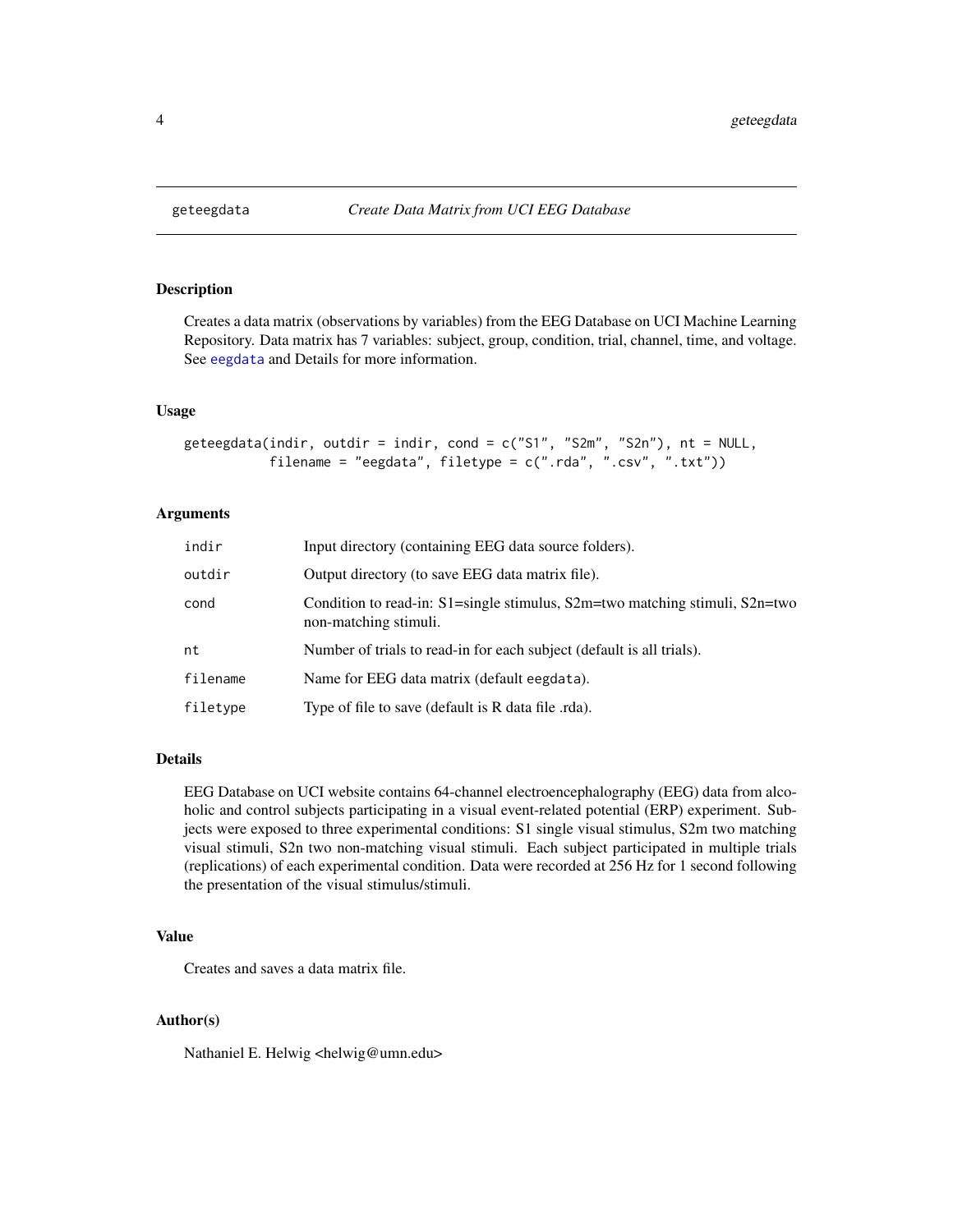#### geteegdata 5 5 km suuri aasta 1992. aasta 1992 kuni ka siir aasta 1992. aasta 1992 kuni ka siir aasta 1992. aasta 1992 kuni ka siir aasta 1992. aasta 1992 kuni ka siir aasta 1992. aasta 1992 kuni ka siir aasta 1992. aasta

#### References

Bache, K. & Lichman, M. (2013). UCI Machine Learning Repository [http://archive.ics.uci.edu/ml]. Irvine, CA: University of California, School of Information and Computer Science.

Begleiter, H. *Neurodynamics Laboratory*. State University of New York Health Center at Brooklyn. Ingber, L. (1997). Statistical mechanics of neocortical interactions: Canonical momenta indicatros of electroencephalography. *Physical Review E, 55*, 4578-4593.

Ingber, L. (1998). Statistical mechanics of neocortical interactions: Training and testing canonical momenta indicators of EEG. *Mathematical Computer Modelling, 27*, 33-64.

#### Examples

```
########## EXAMPLE 1: UCI TRAIN DATA (not run) ##########
# Note: you need to change 'indir' and 'outdir' in Steps 2-4
# #(1)# download and untar SMNI_CMI_TRAIN.tar.gz file from UCI:
# # # http://archive.ics.uci.edu/ml/machine-learning-databases/eeg-mld/
##### for Unix/Mac #####
# #(2)# extract condition "S1" and save as .rda
# eegS1=geteegdata(indir="/Users/Nate/Downloads/SMNI_CMI_TRAIN/",
# cond="S1",filename="eegtrainS1")
# #(3)# extract condition "S2m" and save as .rda
# eegS2m=geteegdata(indir="/Users/Nate/Downloads/SMNI_CMI_TRAIN/",
# cond="S2m",filename="eegtrainS2m")
# #(4)# extract condition "S2n" and save as .rda
# eegS2n=geteegdata(indir="/Users/Nate/Downloads/SMNI_CMI_TRAIN/",
                   cond="S2n",filename="eegtrainS2n")
# #(5)# combine conditions
# eegdata=rbind(eegS1,eegS2m,eegS2n)
##### for Windows #####
# #(2)# extract condition "S1" and save as .rda
# eegS1=geteegdata(indir="C:/Users/Nate/Downloads/SMNI_CMI_TRAIN/",
# cond="S1",filename="eegtrainS1")
# #(3)# extract condition "S2m" and save as .rda
# eegS2m=geteegdata(indir="C:/Users/Nate/Downloads/SMNI_CMI_TRAIN/",
                   cond="S2m",filename="eegtrainS2m")
# #(4)# extract condition "S2n" and save as .rda
# eegS2n=geteegdata(indir="C:/Users/Nate/Downloads/SMNI_CMI_TRAIN/",
# cond="S2n",filename="eegtrainS2n")
# #(5)# combine conditions
# eegdata=rbind(eegS1,eegS2m,eegS2n)
```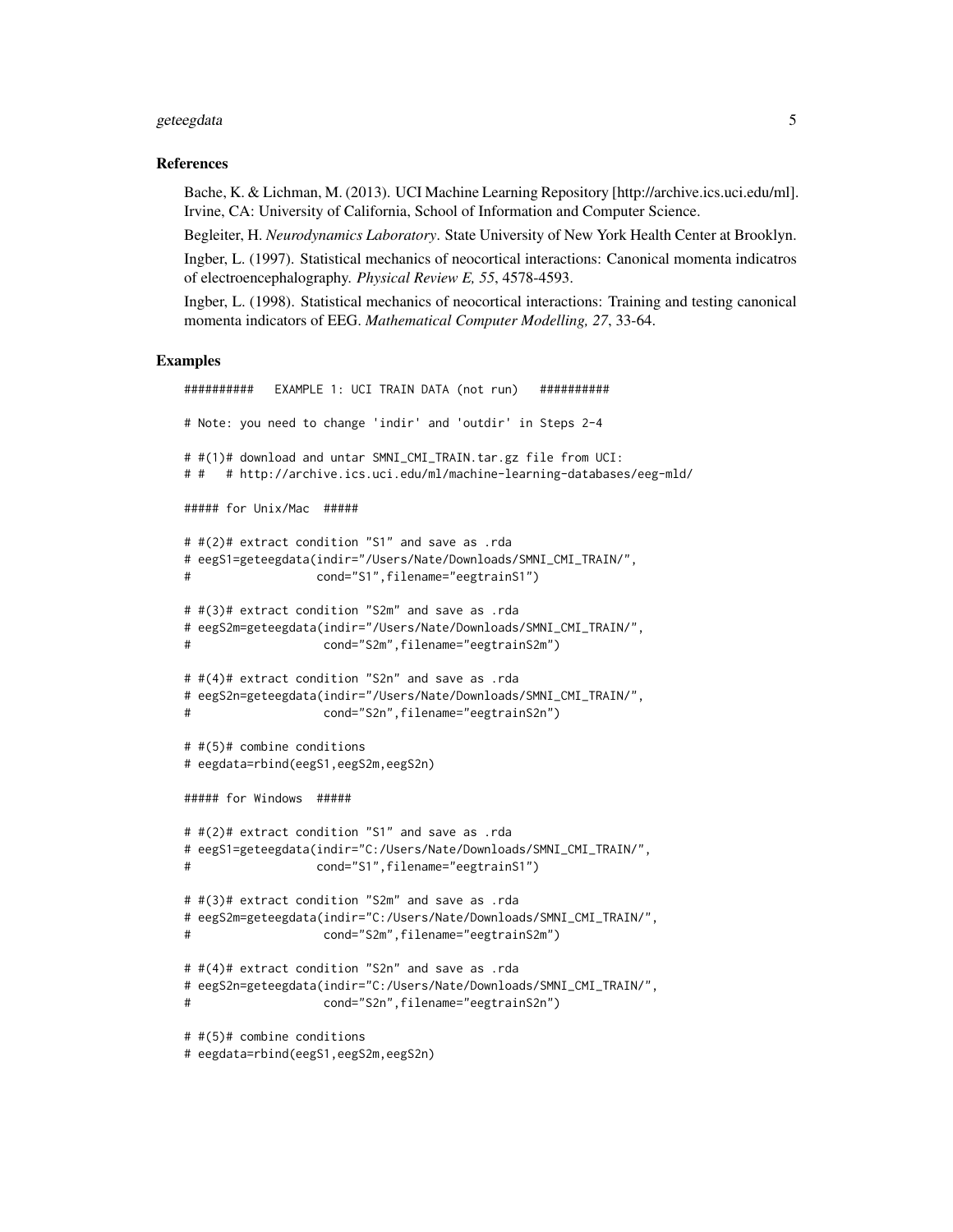```
########## EXAMPLE 2: UCI TEST DATA (not run) ##########
# # Note: you need to change 'indir' and 'outdir' in Steps 2 and 3
# #(1)# download and untar SMNI_CMI_TEST.tar.gz file from UCI:
# # # http://archive.ics.uci.edu/ml/machine-learning-databases/eeg-mld/
##### for Unix/Mac #####
# #(2)# extract condition "S1" and save as .rda
# eegS1=geteegdata(indir="/Users/Nate/Downloads/SMNI_CMI_TEST/",
# cond="S1",filename="eegtestS1")
# #(3)# extract condition "S2m" and save as .rda
# eegS2m=geteegdata(indir="/Users/Nate/Downloads/SMNI_CMI_TEST/",
# cond="S2m",filename="eegtestS2m")
# #(4)# extract condition "S2n" and save as .rda
# eegS2n=geteegdata(indir="/Users/Nate/Downloads/SMNI_CMI_TEST/",
# cond="S2n",filename="eegtestS2n")
# #(5)# combine conditions
# eegdata=rbind(eegS1,eegS2m,eegS2n)
##### for Windows #####
# #(2)# extract condition "S1" and save as .rda
# eegS1=geteegdata(indir="C:/Users/Nate/Downloads/SMNI_CMI_TEST/",
# cond="S1",filename="eegtestS1")
# #(3)# extract condition "S2m" and save as .rda
# eegS2m=geteegdata(indir="C:/Users/Nate/Downloads/SMNI_CMI_TEST/",
                  cond="S2m",filename="eegtestS2m")
# #(4)# extract condition "S2n" and save as .rda
# eegS2n=geteegdata(indir="C:/Users/Nate/Downloads/SMNI_CMI_TEST/",
# cond="S2n",filename="eegtestS2n")
# #(5)# combine conditions
# eegdata=rbind(eegS1,eegS2m,eegS2n)
########## EXAMPLE 3: UCI FULL DATA (not run) ##########
# #(1)# download and untar eeg_full.tar file from UCI:
# # # http://archive.ics.uci.edu/ml/machine-learning-databases/eeg-mld/
##### for Unix/Mac #####
# #(2)# extract condition "S1" and save as .rda
# eegS1=geteegdata(indir="/Users/Nate/Downloads/eeg_full/",
```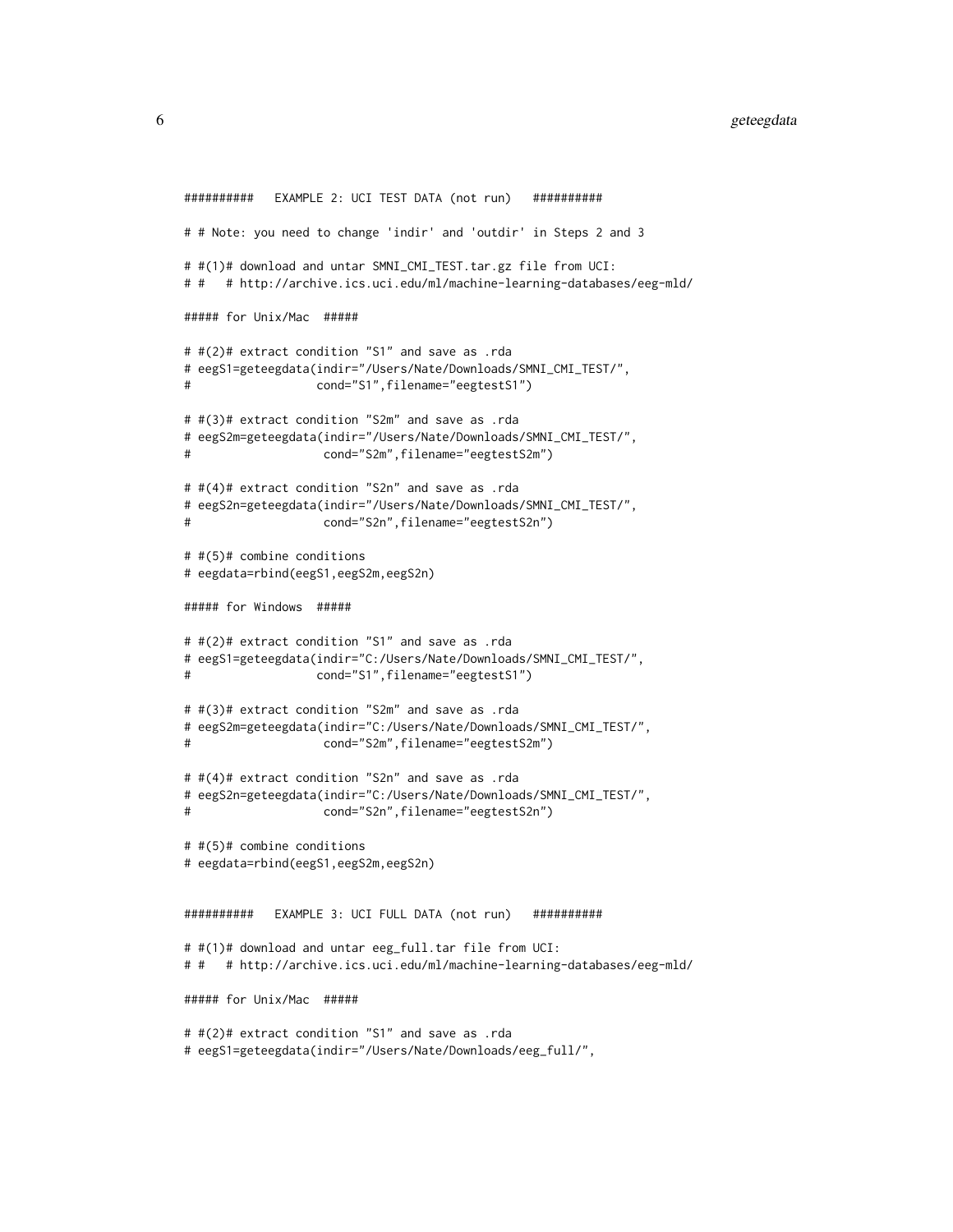#### geteegdata 7

```
# cond="S1",filename="eegfullS1")
# #(3)# extract condition "S2m" and save as .rda
# eegS2m=geteegdata(indir="/Users/Nate/Downloads/eeg_full/",
# cond="S2m",filename="eegfullS2m")
# #(4)# extract condition "S2n" and save as .rda
# eegS2n=geteegdata(indir="/Users/Nate/Downloads/eeg_full/",
# cond="S2n",filename="eegfullS2n")
# #(5)# combine conditions
# eegdata=rbind(eegS1,eegS2m,eegS2n)
##### for Windows #####
# #(2)# extract all conditions and save as .rda (default use)
# eegS1=geteegdata(indir="C:/Users/Nate/Downloads/eeg_full/",
# cond="S1",filename="eegfullS1")
# #(3)# extract condition "S2m" and save as .rda
# eegS2m=geteegdata(indir="C:/Users/Nate/Downloads/eeg_full/",
# cond="S2m",filename="eegfullS2m")
# #(4)# extract condition "S2n" and save as .rda
# eegS2n=geteegdata(indir="C:/Users/Nate/Downloads/eeg_full/",
# cond="S2n",filename="eegfullS2n")
# #(5)# combine conditions
```

```
# eegdata=rbind(eegS1,eegS2m,eegS2n)
```